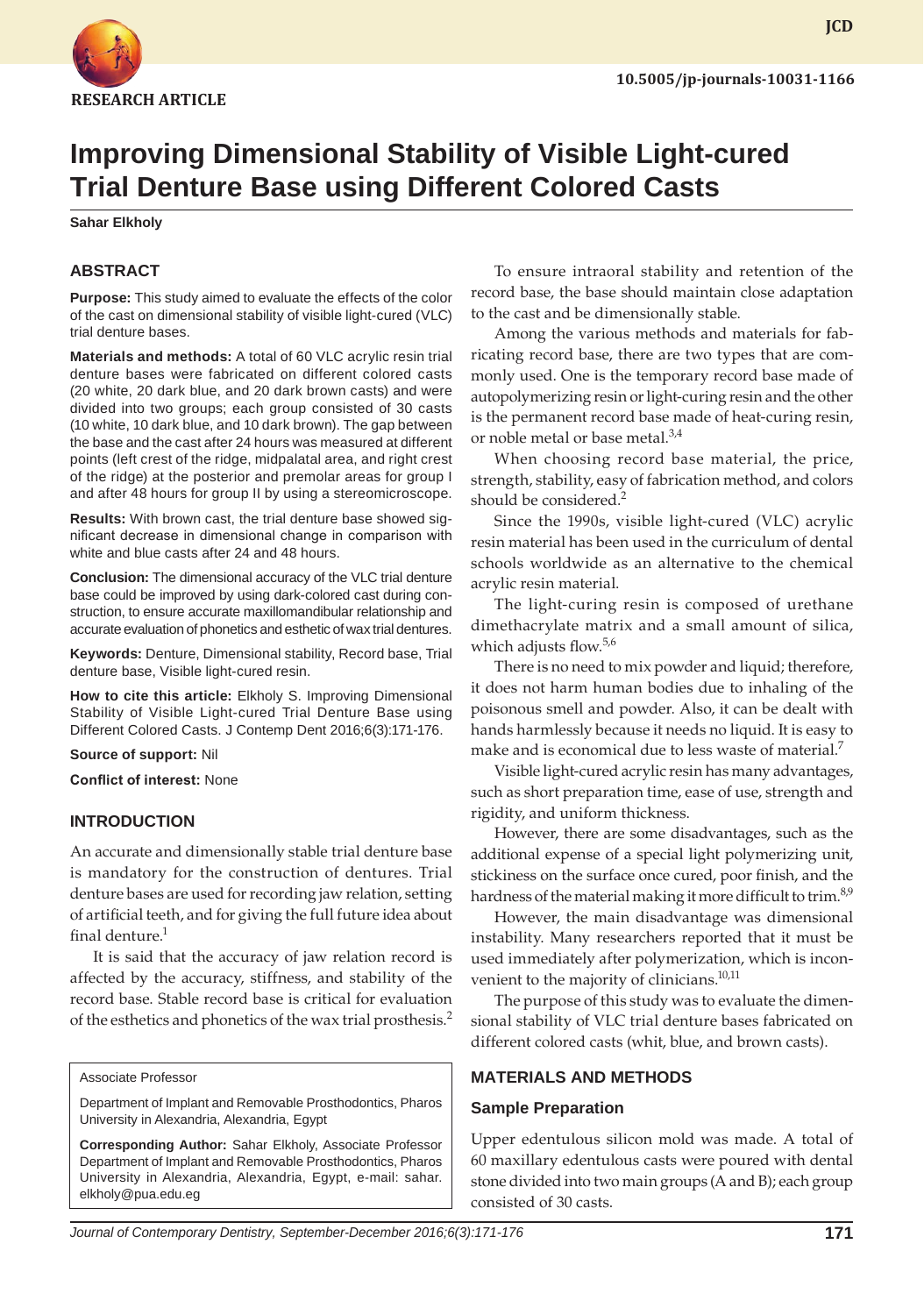Groups I and II were divided into three subgroups; each subgroup consisted of 10 casts.

- 1. The first subgroup casts were poured with white stone.
- 2. The second subgroup casts were poured with dark blue stone (stone mixed with dark blue stain).
- 3. The third subgroup casts were poured with dark brown stone (stone mixed with dark brown stain).

A total of 60 trial denture bases were fabricated using VLC acrylic resin by close adaptation of the VLC sheet to the cast, starting from the center toward the periphery, and the excess material was cut by scalpel. The trial denture bases were put on a curing unit for 5 minutes; after that the bases were removed from the cast and were inverted to expose the underside to the light and cured for more than 5 minutes.

The gap between the base and the cast of group I was measured after 24 hours by using a stereomicroscope at three points – left crest of the ridge, midpalatal area, and right crest of the ridge as measuring points A, B, and C (Fig. 1). The cast and trial denture bases were cut using diamond saw at premolar molar region, which was about 25 mm from the posterior border. The gap between the trial denture base and the cast was measured at the left crest of the ridge, midpalatal area, and right crest of the ridge as measuring points  $A^-$ ,  $B^-$ , and  $C^-$ .

After 48 hours, the same procedure was done with group B, and the gap between the base and the cast was measured at six points A, B, C and  $A^-$ , B<sup>-</sup>, C<sup>-</sup>.

### **Measuring the Accuracy**

The gap between the master cast and the trial denture base was measured at each measuring point with the rate of 50 times using stereomicroscope SZ-ST (Olympus, Japan) (Fig. 2).

# **Statistical Analysis**

Data were analyzed using Statistical Package for the Social Sciences (SPSS) software package version 18.0 (SPSS, Chicago, IL, USA). Quantitative data were expressed using range, mean, standard deviation, and median. Non-normally distributed quantitative data were analyzed using Mann–Whitney U test for comparing two groups, while for more than two groups, the Kruskal–Wallis test was applied. The p-value was assumed to be significant at ≤0.05.

# **RESULTS**

# **Accuracy according to the Points and Color of the Cast**

From the results of the present study in Table 1, it was found that point B (midposterior palatal area) represents the most dimensionally unstable point, followed by point A (left crest), and point C (right crest) was the least dimensionally unstable point after 24 hours with white and blue casts. Trial denture base that was constructed on brown cast showed that the least dimensional change was at point C (right crest) followed by point B (midposterior palatal area), and point A (left crest) showed the most dimensionally unstable point. There was significant increase in accuracy at point B in comparison with white and blue casts (Figs 3 to 5).

After 48 hours, it was found that point B (midposterior palatal area) represented the most dimensionally unstable point followed by point A (left crest), and point C (right crest) was the least dimensionally unstable point with white, blue, and brown casts.

At premolar–molar region in Table 2, it was found that point B– (mid palatal area) represented the most dimensionally unstable area, followed by point A<sup>-</sup> (left crest), and point C– (right crest) was the least dimensionally



**Figs 1A to C:** Three measuring points at posterior palatal area. (A) Left crest of the ridge; (B) midpalatal area; and (C) right crest of the ridge



**Fig. 2:** Stereomicroscope

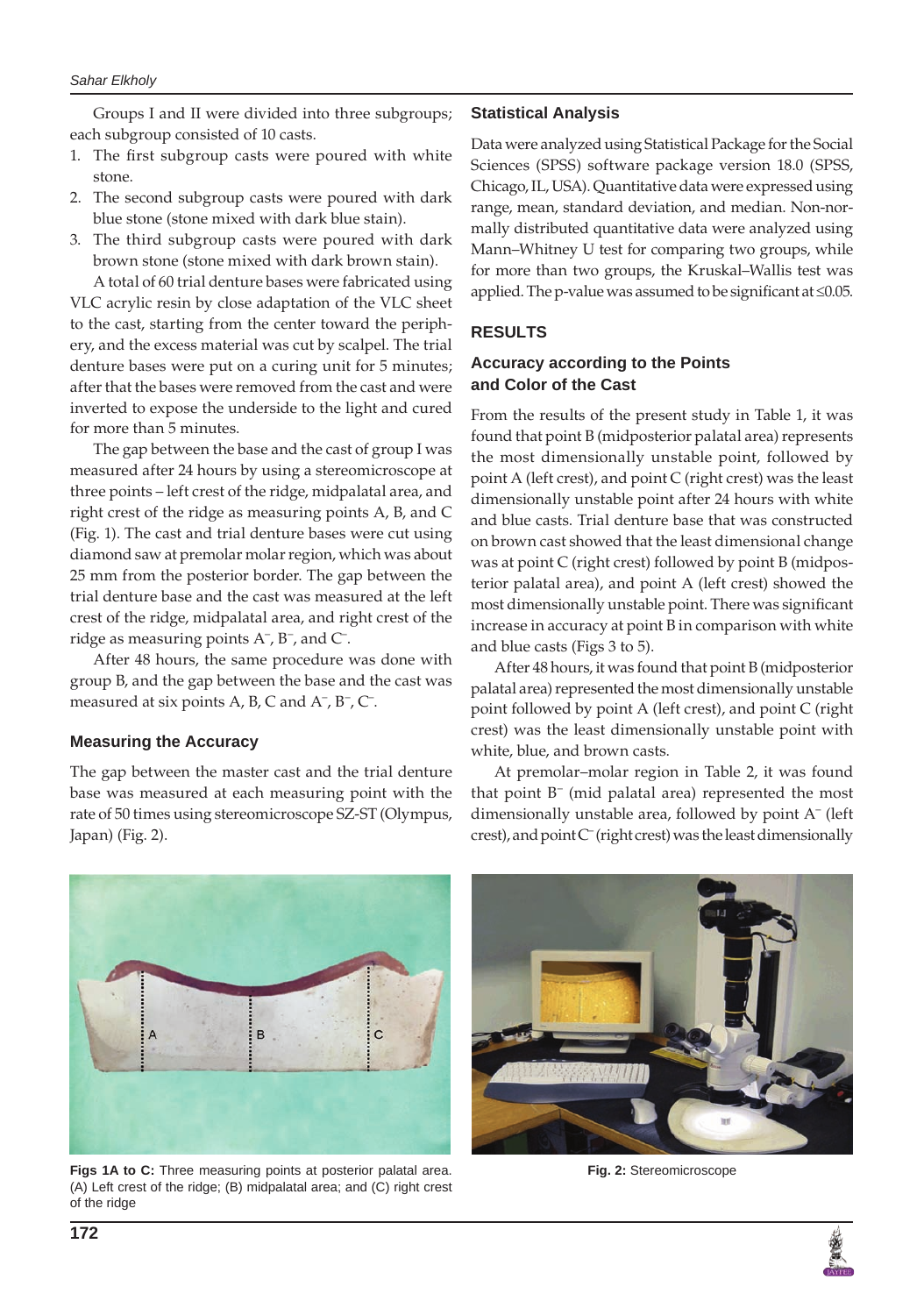*Improving Dimensional Stability of Visible Light-cured Trial Denture Base using Different Colored Casts*

|         |               | White               | Blue                  | <b>Brown</b>           | $KW\chi^2$ | p-value    |  |
|---------|---------------|---------------------|-----------------------|------------------------|------------|------------|--|
| Point A | 24 hours      |                     |                       |                        |            |            |  |
|         | $Min. - Max.$ | $68.88 - 266.99$    | $92.61 - 179.69$      | $89.84 - 134.76$       | $6.745*$   | $0.034*$   |  |
|         | Mean $\pm$ SD | $195.45 \pm 62.33$  | $123.99^a \pm 30.37$  | $107.81^a \pm 18.79$   |            |            |  |
|         | Median        | 212.99              | 112.30                | 112.30                 |            |            |  |
|         | 48 hours      |                     |                       |                        |            |            |  |
|         | $Min. - Max.$ | $67.38 - 449.29$    | $157.22 - 606.44$     | $134.76 - 269.53$      | 0.725      | 0.696      |  |
|         | Mean $\pm$ SD | $224.64 \pm 115.03$ | $283.57 \pm 141.51$   | $218.99 \pm 49.14$     |            |            |  |
|         | Median        | 213.48              | 247.07                | 213.38                 |            |            |  |
|         | $p_1$         | 0.866               | 0.027                 | 0.043                  |            |            |  |
| Point B | 24 hours      |                     |                       |                        |            |            |  |
|         | $Min. - Max.$ | $271.58 - 728.0$    | $134.76 - 269.53$     | $89.84 - 112.30$       | $15.241*$  | $< 0.001*$ |  |
|         | Mean $\pm$ SD | $451.47 \pm 190.59$ | $188.22^a \pm 64.05$  | $94.33^{ab} \pm 10.04$ |            |            |  |
|         | Median        | 345.33              | 160.37                | 89.84                  |            |            |  |
|         | 48 hours      |                     |                       |                        |            |            |  |
|         | $Min. - Max.$ | $67.38 - 449.21$    | $314.45 - 808.58$     | $157.22 - 404.29$      | $10.838*$  | $0.004*$   |  |
|         | Mean $\pm$ SD | $280.82 \pm 122.30$ | $522.21^a \pm 165.81$ | $272.34^b \pm 73.46$   |            |            |  |
|         | Median        | 258.30              | 516.60                | 269.53                 |            |            |  |
|         | $p_1$         | 0.028               | $0.028^{*}$           | $0.042^*$              |            |            |  |
| Point C | 24 hours      |                     |                       |                        |            |            |  |
|         | $Min. - Max.$ | $88.44 - 282.05$    | $89.84 - 247.07$      | $67.38 - 112.30$       | $7.643*$   | $0.022*$   |  |
|         | Mean $\pm$ SD | $215.91 \pm 67.34$  | $160.97 \pm 53.94$    | $89.84^a \pm 15.88$    |            |            |  |
|         | Median        | 243.99              | 157.23                | 89.84                  |            |            |  |
|         | 48 hours      |                     |                       |                        |            |            |  |
|         | $Min. - Max.$ | $67.38 - 404.29$    | $269.53 - 696.28$     | $112.30 - 336.91$      | $9.556*$   | $0.008*$   |  |
|         | Mean $\pm$ SD | $253.81 \pm 99.35$  | $407.10^a \pm 142.27$ | $224.61^b \pm 67.92$   |            |            |  |
|         | Median        | 269.53              | 404.29                | 202.15                 |            |            |  |
|         | $p_1$         | 0.499               | 0.027                 | 0.059                  |            |            |  |

<sup>KW</sup>χ<sup>2</sup>: Chi-square test for Kruskal–Wallis test; Sig. bet. grps was done using Mann–Whitney test; p<sub>1</sub>: p-value for Wilcoxon signed ranks test for comparing between 24 and 48 hours; <sup>a</sup>Significant with white; <sup>b</sup>Significant with blue; \*: Statistically significant at p≤0.05

**Table 2:** Comparison between the studied groups according to point in color at premolar-molar area

|                      |                | White               | Blue                  | <b>Brown</b>            | $KW\chi^2$ | p-value    |  |
|----------------------|----------------|---------------------|-----------------------|-------------------------|------------|------------|--|
| Point A <sup>-</sup> | After 24 hours |                     |                       |                         |            |            |  |
|                      | $Min. - Max.$  | $66.10 - 264.99$    | $134.76 - 247.07$     | $67.38 - 179.69$        | 3.837      | 0.147      |  |
|                      | Mean $\pm$ SD  | $187.40 \pm 73.35$  | $164.71 \pm 41.82$    | $112.30 \pm 42.02$      |            |            |  |
|                      | Median         | 196.03              | 157.22                | 112.30                  |            |            |  |
|                      | After 48 hours |                     |                       |                         |            |            |  |
|                      | $Min. - Max.$  | $112.30 - 471.67$   | $291.99 - 516.59$     | $67.38 - 269.53$        | 11.000*    | $0.004*$   |  |
|                      | Mean $\pm$ SD  | $260.54 \pm 110.64$ | $362.18^a \pm 83.55$  | $193.73^{b} \pm 64.59$  |            |            |  |
|                      | Median         | 235.84              | 336.91                | 202.15                  |            |            |  |
|                      | P <sub>1</sub> | $0.046^{*}$         | $0.028^{*}$           | $0.043$ <sup>*</sup>    |            |            |  |
| Point $B^-$          | After 24 hours |                     |                       |                         |            |            |  |
|                      | $Min. - Max.$  | $201.88 - 561.88$   | $157.22 - 656.28$     | $67.38 - 269.53$        | 5.435      | 0.066      |  |
|                      | Mean $\pm$ SD  | $368.44 \pm 149.44$ | $345.22 \pm 211.50$   | $157.22^a \pm 85.53$    |            |            |  |
|                      | Median         | 344.80              | 258.30                | 112.30                  |            |            |  |
|                      | After 48 hours |                     |                       |                         |            |            |  |
|                      | $Min. - Max.$  | $224.61 - 741.20$   | $471.67 - 920.89$     | $134.76 - 381.83$       | $16.255*$  | $< 0.001*$ |  |
|                      | Mean $\pm$ SD  | $523.38 \pm 182.19$ | $744.01a \pm 156.74$  | $249.88^{ab} \pm 81.81$ |            |            |  |
|                      | Median         | 550.29              | 752.43                | 235.84                  |            |            |  |
|                      | P <sub>1</sub> | $0.028^{*}$         | $0.028^{*}$           | 0.080                   |            |            |  |
| Point C <sup>-</sup> | After 24 hours |                     |                       |                         |            |            |  |
|                      | $Min. - Max.$  | $66.66 - 303.88$    | $157.22 - 247.07$     | $67.38 - 179.69$        | $6.395*$   | $0.041*$   |  |
|                      | Mean $\pm$ SD  | $215.79 \pm 76.77$  | $198.40 \pm 41.21$    | $103.32^{ab} \pm 43.79$ |            |            |  |
|                      | Median         | 223.87              | 190.92                | 89.84                   |            |            |  |
|                      | After 48 hours |                     |                       |                         |            |            |  |
|                      | $Min. - Max.$  | $179.69 - 471.67$   | $247.07 - 741.20$     | $134.76 - 269.53$       | $13.181*$  | $0.001*$   |  |
|                      | Mean $\pm$ SD  | $285.25 \pm 98.78$  | $471.72^a \pm 182.12$ | $190.92^{ab} \pm 50.94$ |            |            |  |
|                      | Median         | 247.07              | 415.52                | 179.69                  |            |            |  |
|                      | $p_1$          | 0.063               | 0.028                 | 0.043                   |            |            |  |

<sup>KW</sup>χ<sup>2</sup>: Chi-square test for Kruskal–Wallis test; Sig. bet. grps was done using Mann–Whitney test; p<sub>1</sub>: p value for Wilcoxon signed ranks test for comparing between 24 and 48 hours; <sup>a</sup>Significant with white; <sup>b</sup>Significant with blue; \*Statistically significant at p≤0.05

*Journal of Contemporary Dentistry, September-December 2016;6(3):171-176* **173**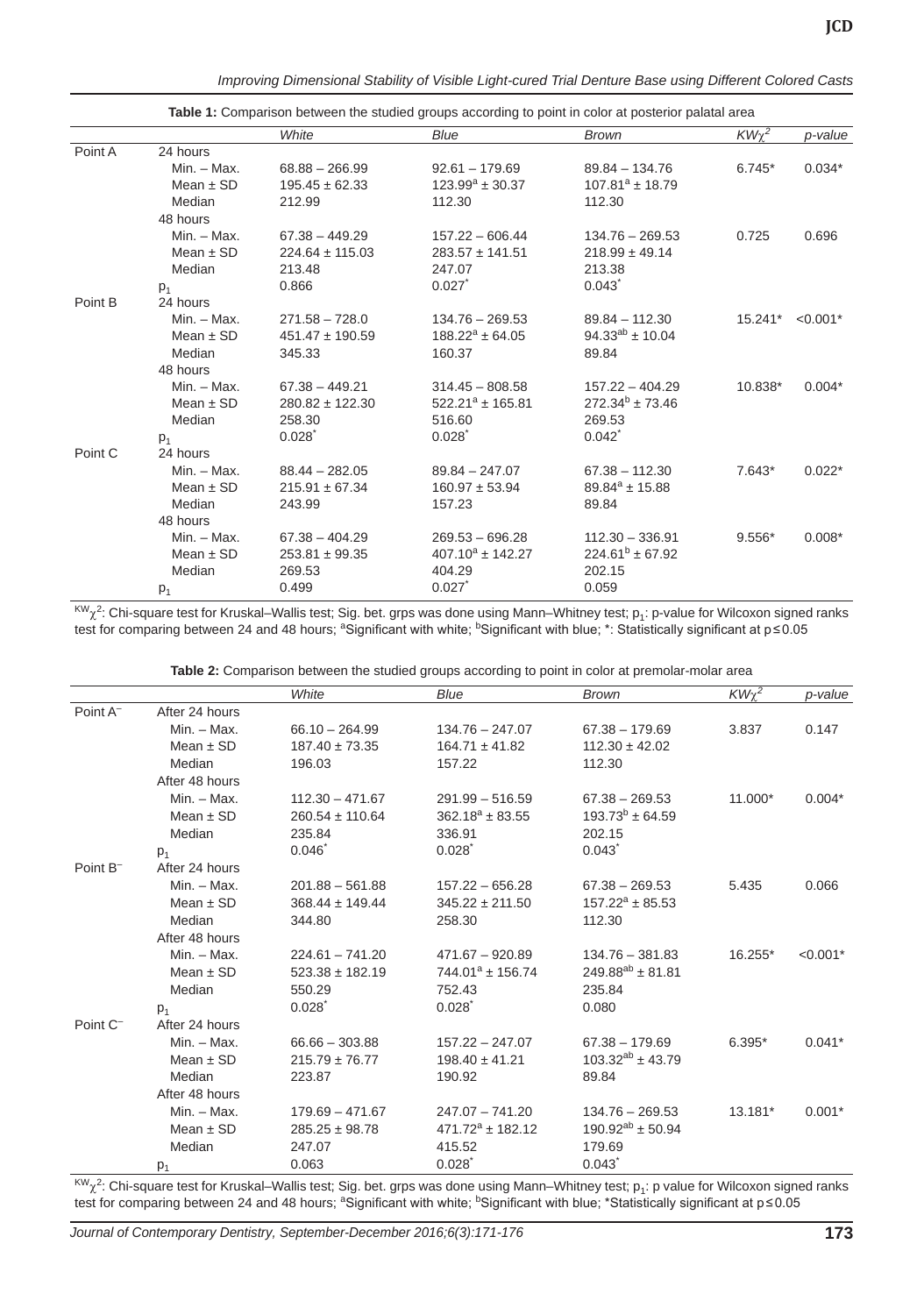| <b>Table 3:</b> Comparison between the studied groups according to total points |                    |                       |                          |              |            |  |
|---------------------------------------------------------------------------------|--------------------|-----------------------|--------------------------|--------------|------------|--|
| Mean points                                                                     | White              | Blue                  | <b>Brown</b>             | $KW\gamma^2$ | p-value    |  |
| After 24 hours                                                                  |                    |                       |                          |              |            |  |
| Min. - Max.                                                                     | $129.58 - 364.23$  | $113.30 - 323.57$     | $82.35 - 449.97$         | 13.963*      | $0.001*$   |  |
| Mean $\pm$ SD                                                                   | $273.26 \pm 77.02$ | $196.92^a \pm 61.60$  | $144.57^{ab} \pm 112.89$ |              |            |  |
| Median                                                                          | 267.69             | 179.68                | 97.33                    |              |            |  |
| After 48 hours                                                                  |                    |                       |                          |              |            |  |
| Min. - Max.                                                                     | $67.38 - 546.54$   | $269.53 - 666.33$     | $142.25 - 291.99$        | 28.613*      | $< 0.001*$ |  |
| Mean $\pm$ SD                                                                   | $304.4 \pm 108.38$ | $465.13^a \pm 116.19$ | $225.08^{ab} \pm 38.22$  |              |            |  |
| Median                                                                          | 306.96             | 456.70                | 228.35                   |              |            |  |
| $p_1$                                                                           | 0.124              | $0.002^{\degree}$     | 0.074                    |              |            |  |

<sup>KW</sup>χ<sup>2</sup>: Chi-square test for Kruskal–Wallis test; Sig. bet. grps was done using Mann–Whitney test; p<sub>1</sub>: p value for Wilcoxon signed ranks test for comparing between 24 and 48 hours; <sup>a</sup>Significant with white; <sup>b</sup>Significant with blue; \*Statistically significant at p≤0.05





unstable point after 24 and 48 hours with white, blue, and brown casts.

### **Accuracy according to the Time and Color of the Cast to Total Points**

From the results in Table 3, there was a significant increase in accuracy with brown cast in comparison with blue and white casts after 24 and 48 hours, and there was significant



**Fig. 3:** Midposterior palatal area on blue cast **Fig. 4:** Midposterior palatal area on brown cast



**Fig. 5:** Midposterior palatal area on white cast **Graph 1:** Comparison between the studied groups according to points in 24 hours

increase in accuracy with blue cast in comparison with white cast after 24 hours.

After 48 hours, there was significant decrease in accuracy with blue cast in comparison with brown and white casts. Also, there was insignificant difference in accuracy between results after 24 and 48 hours with trial denture bases, which were constructed on brown and white casts (Graph 1 and 2).

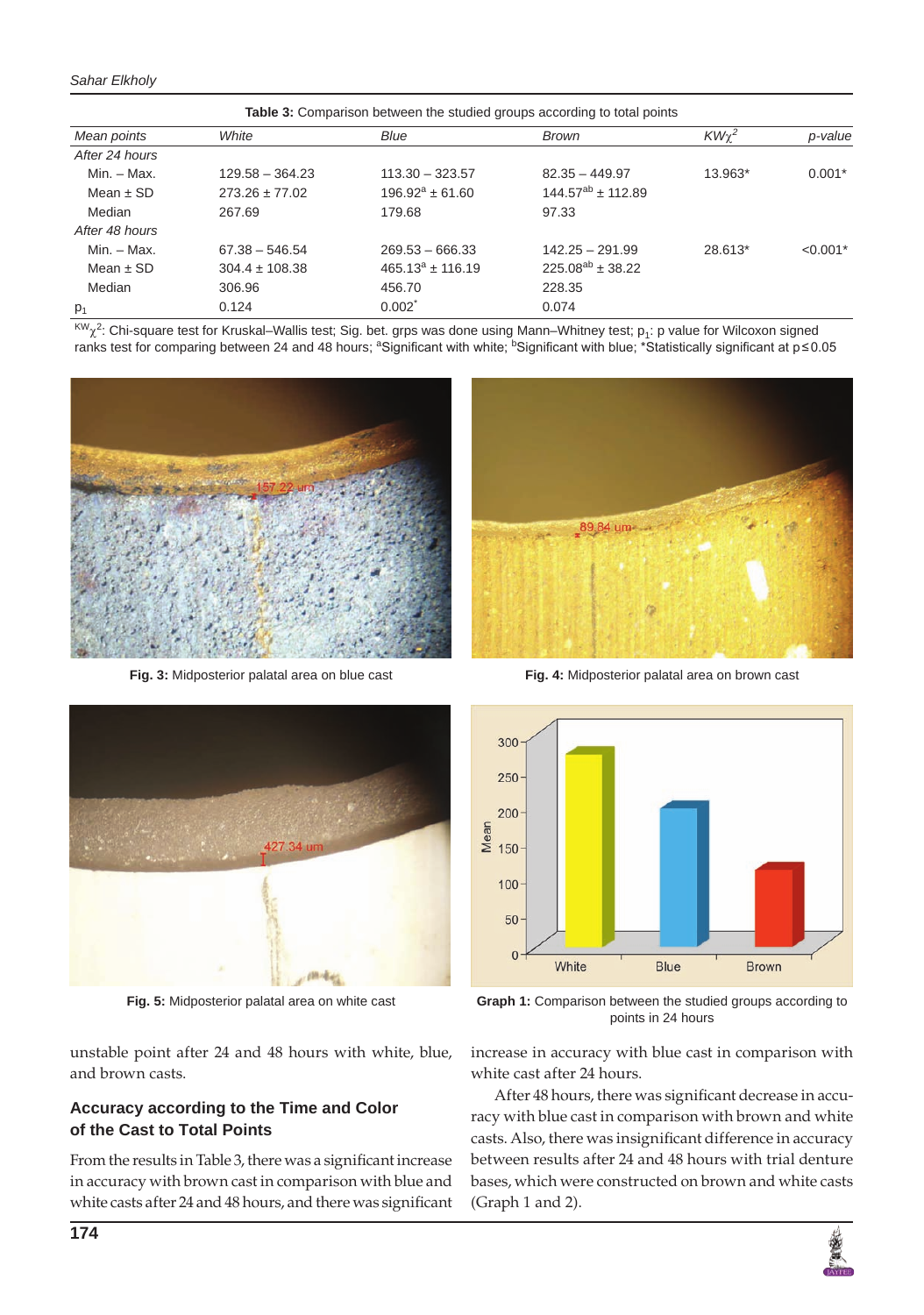

**Graph 2:** Comparison between the studied groups according to points in 48 hours

#### **DISCUSSION**

In order for a material to succeed as a trial denture base, it must have high impact strength, low density (light weight), dimensional stability (during processing and functions), biocompatibility, ease of manufacture, and low cost.

Visible light-cured resin is characterized by improved physical characteristics, such as increased stiffness, good form, volume stability, and low sensitivity to moisture. In addition, these materials are easy to use and they save time.<sup>10-12</sup>

Hence, the record base should be fabricated in order to be accurately fitted, and it should not change, but remain stable. Even the inaccurate record bases can look well fitted in the palate because of elasticity of soft tissue, but it does not mean that it fits accurately in reality.

The inaccurate record base incurs errors in the final occlusion of complete denture due to the inaccurate jaw relation record.<sup>13,14</sup>

Visible light-polymerizing resins have been reported to be dimensionally stable immediately after complete polymerization with the use of an appropriate light source and exposure time.<sup>10,11,15</sup>

Studies on light-curing resin showed that on being exposed to polymerizing light, the closest material would be polymerized first, which causes the formation of gap due to transformation and contraction.<sup>16</sup> The reason of such formation of gap with the master cast is the contraction because polymerization and cooling, $17$  and being lifted by internal stress during polymerization.<sup>18</sup>

With the present study, in comparison of accuracies according to the positions, the midpalatal region showed less accuracy than the left and right alveolar crests, and the maximum discrepancy occurred at point B at the posterior border, which is in agreement with the results of previous studies.<sup>16,19</sup>

Therefore, it is recommended that the accuracy of the light-curing resin should be improved through multiple step curing methods<sup>18,20</sup> or by dividing the VLC sheet into two pieces along the junction of horizontal and vertical configurations of the palate. The stresses that develop during polymerization can be confined within each segment of the material and lead to shifting the direction of shrinkage from the ridge crest area to two separate areas in the middle of the palate and the crest of the ridge. $^{21}$ 

In the present study, record base was polymerized according to the directions of the manufacturer, but the color of the cast was white for control group, and brown and blue for test group. It was found that trial denture base that was fabricated on brown-colored cast was significantly more accurate in comparison with blue- and white-colored casts after 24 and 48 hours.

Visible light-cured resin is a photopolymer that changes its properties when exposed to light, often in the visible region of the electromagnetic spectrum.<sup>22</sup>

Visible light waves consist of a continuous range of wavelengths or frequencies. When a light wave with a single frequency strikes an object, a number of things could happen. It may be absorbed, reflected, or transmitted. If a light wave of a given frequency strikes a material with electrons having the same vibrational frequencies, then those electrons will absorb the energy of the light wave and transform it into vibrational motion. During its vibration, the electrons interact with neighboring atoms in such a manner so as to convert its vibrational energy into thermal energy. $23$ 

Such chemicals that are capable of selectively absorbing one or more frequencies of light are known as pigments. These (brown and dark blue) pigments were used to color the casts.

Visible light-cured resin contains photosensitizers, which are compounds that upon radiation of light decompose into reactive species that activate polymerization.<sup>24</sup>

With the present study trial, the denture base that was fabricated on brown and blue casts showed significant increased accuracy because the brown pigment in the cast absorbs all light waves, such as black color, and blue pigment absorbs all waves except blue wave, while white cast reflects all light waves.

Hence, during curing of VLC resin, light absorbed by the photosensitizer and light absorbed by dark color cast are converted into thermal energy to initiate polymerization, so all parts of the trial base which are near or away from the light source were cured at the same time.

### **CONCLUSION**

Dimensional stability of VLC trial denture base could be improved by using dark-colored cast (brown and dark blue) during construction to ensure accurate